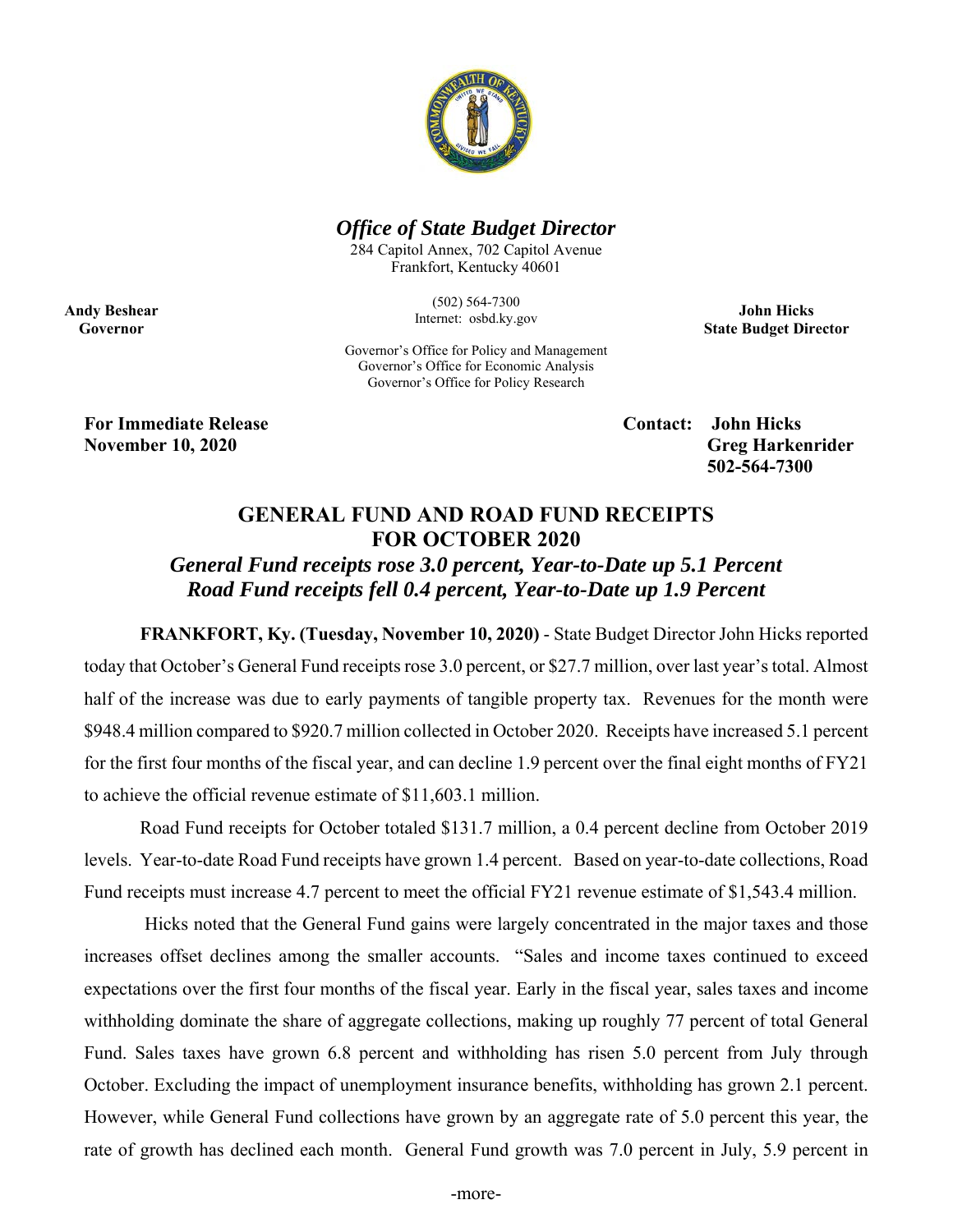August, 4.9 percent in September, and 3.0 percent in October (1.6 percent excluding the advanced receipt of telecommunications property taxes). This four-month time period coincides with the expiration of federal fiscal stimulus to states, and more recently a surge in coronavirus cases. In anticipation of the enactment of a new budget, the Consensus Forecasting Group will convene in early December to officially revise the revenue estimates for FY21 and FY22."

Among the major accounts,

- Sales and use tax receipts grew 6.3 percent in October and are up 6.8 percent for the year. The heaviest growth came from the big box retailers with online channels. Receipts in the online categories of marketplace sellers and remote retailers totaled \$18.5 million compared to \$13.1 million for the same period last year.
- Individual income tax collections rose 4.7 percent; only 2.6 percent when excluding unemployment insurance benefits. Receipts for the individual income tax are up 4.5 percent for the first four months of FY21; 1.6 percent when excluding unemployment benefits.
- Combined corporation income and LLET tax receipts rose 19.9 percent. Year-to-date, these receipts have decreased 1.1 percent.
- Property tax collections rose 59.8 percent in October due largely to an earlier issuance of tangible property tax bills related to the telecommunications industry.
- Cigarette tax receipts fell 3.0 percent in October and are down 3.2 percent for the first four months of the fiscal year.
- Coal severance tax receipts fell 9.9 percent to \$4.6 million in October. Year-to-date receipts are down 26.3 percent.
- Lottery revenues fell 13.1 percent in October and have decreased 2.9 percent for the year. The large percentage decline for the month stems from a historically high payment received last year in October rather than any performance metric of Lottery play.

Road Fund receipts fell 0.4 percent in October as strong growth in the motor vehicle usage tax was offset by declines in motor fuels and license and privilege taxes. Year-to-date collections have risen 1.4 percent compared to the previous year, almost entirely attributable to growth in the motor vehicle usage tax. Motor fuels taxes fell 3.0 percent in October and are down 4.8 percent for the year. Motor vehicle usage tax collections grew 11.0 percent and have increased 11.8 percent through the first four months of the year. License and privilege revenue fell 23.4 percent in October and are down 0.5 percent for the year. Nontax receipts grew 22.6 percent for the month but are down 11.2 percent for the year.

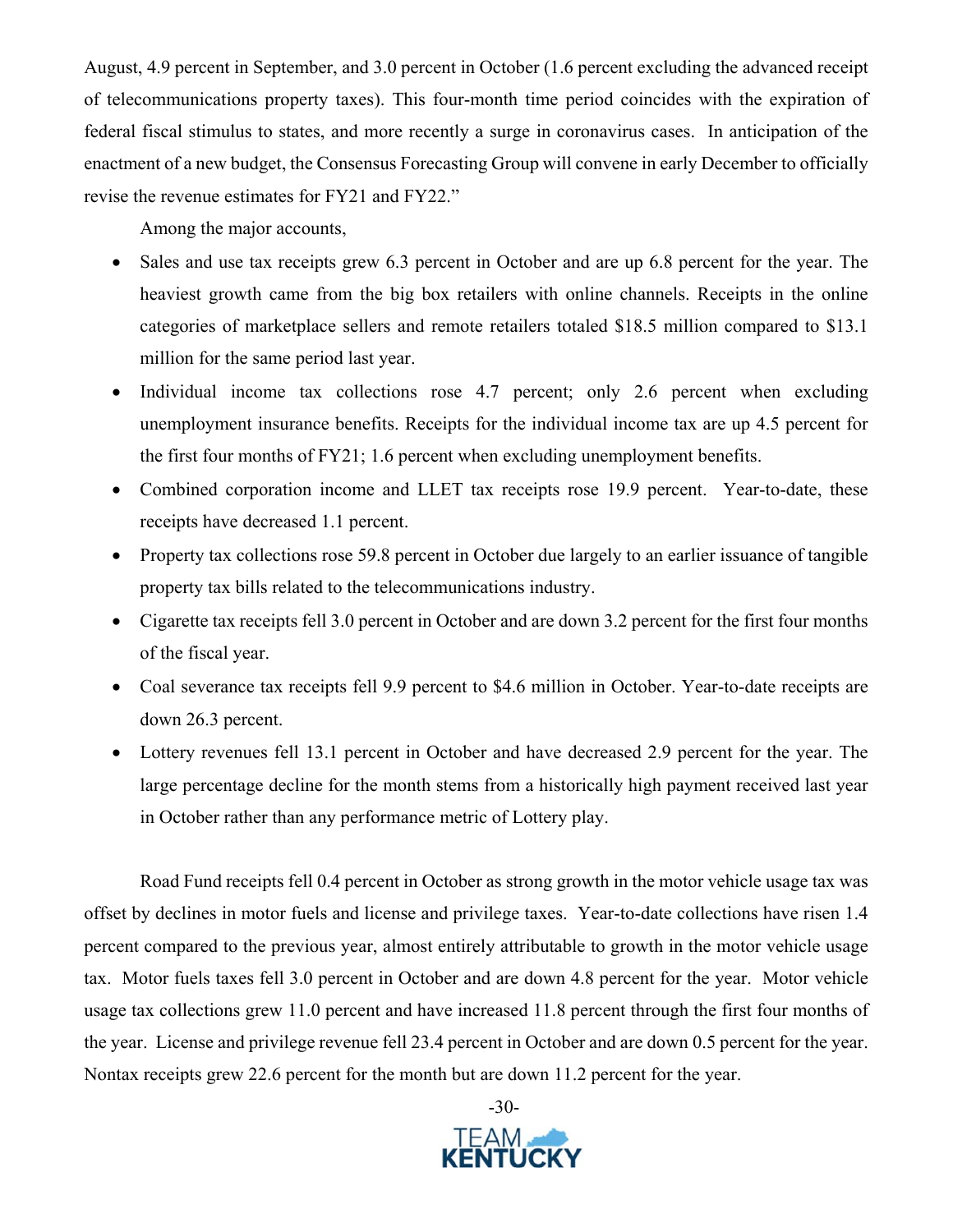## **KENTUCKY STATE GOVERNMENT REVENUE 1. GENERAL FUND REVENUE**

|                                                                | <b>OCTOBER</b>          | <b>OCTOBER</b>          |                      | <b>JULY THROUGH OCTOBER</b> |                         |               |
|----------------------------------------------------------------|-------------------------|-------------------------|----------------------|-----------------------------|-------------------------|---------------|
|                                                                | 2020                    | 2019                    | % Change             | FY 2021                     | FY 2020                 | % Change      |
| <b>TOTAL GENERAL FUND</b>                                      | \$948,430,311           | \$920,727,749           | $3.0\%$              | \$3,802,717,218             | \$3,618,064,745         | 5.1%          |
| <b>Tax Receipts</b>                                            | \$908,713,437           | \$868,213,600           | 4.7%                 | \$3,678,939,291             | \$3,487,298,790         | 5.5%          |
| Sales and Gross Receipts                                       | \$430,646,304           | \$425,057,348           | 1.3%                 | \$1,763,027,913             | \$1,652,887,115         | 6.7%          |
| <b>Beer Consumption</b>                                        | 527,852                 | 562,350                 | $-6.1%$              | 2,199,305                   | 2,177,022               | 1.0%          |
| <b>Beer Wholesale</b>                                          | 5,737,974               | 5,330,476               | 7.6%                 | 24, 174, 794                | 22,202,776              | 8.9%          |
| Cigarette                                                      | 30,339,819              | 31,290,042              | $-3.0%$              | 118,225,021                 | 122, 144, 429           | $-3.2%$       |
| <b>Distilled Spirits Case Sales</b>                            | 16,619                  | 21,567                  | $-22.9%$             | 67,945                      | 58,352                  | 16.4%         |
| <b>Distilled Spirits Consumption</b>                           | 1,498,208               | 1,843,434               | $-18.7%$             | 5,935,888                   | 5,165,771               | 14.9%         |
| <b>Distilled Spirits Wholesale</b><br><b>Insurance Premium</b> | 5,133,212               | 6,175,976               | $-16.9%$<br>$-56.5%$ | 20,597,737                  | 17,143,042              | 20.2%<br>6.9% |
| Pari-Mutuel                                                    | 11,973,530<br>2,663,568 | 27,522,269<br>2,057,890 | 29.4%                | 53,901,472<br>7,495,204     | 50,402,180<br>5,657,766 | 32.5%         |
| Race Track Admission                                           | 414                     | 2,228                   | $-81.4%$             | 414                         | 82,737                  | $-99.5%$      |
| Sales and Use                                                  | 361,558,291             | 340,066,830             | 6.3%                 | 1,488,667,159               | 1,393,316,920           | 6.8%          |
| <b>Wine Consumption</b>                                        | 294,807                 | 341,478                 | $-13.7%$             | 1,146,639                   | 993,850                 | 15.4%         |
| Wine Wholesale                                                 | 1,603,330               | 1,885,750               | $-15.0%$             | 6,277,046                   | 5,389,545               | 16.5%         |
| <b>Telecommunications Tax</b>                                  | 5,705,014               | 6,142,554               | $-7.1%$              | 23,411,647                  | 20,688,572              | 13.2%         |
| Other Tobacco Products                                         | 3,592,827               | 1,812,059               | 98.3%                | 10,920,989                  | 7,436,928               | 46.8%         |
| Floor Stock Tax                                                | 839                     | 2,447                   | $-65.7%$             | 6,654                       | 27,223                  | $-75.6%$      |
|                                                                |                         |                         |                      |                             |                         |               |
| License and Privilege                                          | \$176,745               | \$139,447               | 26.7%                | \$1,382,775                 | \$357,352               |               |
| Alc. Bev. License Suspension                                   | 20,250                  | 20,500                  | $-1.2%$              | 38,750                      | 108,500                 | $-64.3%$      |
| <b>Corporation License</b>                                     | (415)                   | (408)                   | $---$                | 21,750                      | 533                     | 3977.2%       |
| Corporation Organization                                       | 3.120                   | 1,115                   | 179.8%               | 3,560                       | 28,550                  | $-87.5%$      |
| Occupational Licenses                                          | 34,407                  | 40,499                  | $-15.0%$             | 82,700                      | 76,185                  | 8.6%          |
| Race Track License                                             | 1,050                   | 2,500                   | $-58.0%$             | 81,050                      | 97,500                  | $-16.9%$      |
| <b>Bank Franchise Tax</b>                                      | 61,325                  | 2.092                   | 2831.1%              | 893,288                     | (195, 851)              |               |
| <b>Driver License Fees</b>                                     | 57,008                  | 73,148                  | $-22.1%$             | 261,677                     | 241,935                 | 8.2%          |
| <b>Natural Resources</b>                                       | \$7,035,483             | \$8,133,415             | $-13.5%$             | \$26,194,848                | \$34,291,319            | $-23.6%$      |
| <b>Coal Severance</b>                                          | 4,618,804               | 5,126,061               | -9.9%                | 16,732,987                  | 22,697,738              | $-26.3%$      |
| Oil Production                                                 | 267,012                 | 532,541                 | $-49.9%$             | 1,142,866                   | 1,969,170               | $-42.0%$      |
| <b>Minerals Severance</b>                                      | 1,982,878               | 2,075,939               | $-4.5%$              | 7,567,886                   | 7,712,784               | $-1.9%$       |
| <b>Natural Gas Severance</b>                                   | 166,791                 | 398,874                 | $-58.2%$             | 751,108                     | 1,911,627               | $-60.7%$      |
| Income                                                         | \$426,579,611           | \$402,630,449           | 5.9%                 | \$1,776,385,614             | \$1,710,855,840         | 3.8%          |
| Corporation                                                    | 10,906,783              | 11,753,723              | -7.2%                | 111,307,836                 | 145,994,885             | -23.8%        |
| Individual                                                     | 385,605,596             | 368,451,057             | 4.7%                 | 1,570,319,561               | 1,502,421,543           | 4.5%          |
| <b>Limited Liability Entity</b>                                | 30,067,233              | 22,425,668              | 34.1%                | 94,758,218                  | 62,439,411              | 51.8%         |
| Property                                                       | \$35,961,157            | \$22,497,147            | 59.8%                | \$90,077,471                | \$66,324,645            | 35.8%         |
| <b>Building &amp; Loan Association</b>                         | 0                       | 24,622                  | $-100.0\%$           | 51,057                      | 71,393                  | -28.5%        |
| General - Real                                                 | 1,549,782               | 1,387,067               | 11.7%                | 1,446,793                   | 1,460,197               | $-0.9%$       |
| General - Tangible                                             | 24,389,629              | 11,907,318              | 104.8%               | 64,435,716                  | 44,925,437              | 43.4%         |
| Omitted & Delinquent                                           | (1,282,999)             | (600, 129)              | ---                  | 3,586,943                   | 2,832,910               | 26.6%         |
| <b>Public Service</b>                                          | 9,871,965               | 9,453,706               | 4.4%                 | 19,178,757                  | 16,710,432              | 14.8%         |
| Other                                                          | 1,432,781               | 324,564                 | 341.4%               | 1,378,207                   | 324,276                 | 325.0%        |
| Inheritance Tax                                                | \$6,395,715             | \$7,460,952             | $-14.3%$             | \$20,627,412                | \$17,886,879            | 15.3%         |
| Miscellaneous                                                  | \$1,918,421             | \$2,294,843             | $-16.4%$             | \$1,243,257                 | \$4,695,640             | $-73.5%$      |
| <b>Legal Process</b>                                           | 879,811                 | 1,027,820               | $-14.4%$             | 3,312,124                   | 4,325,260               | $-23.4%$      |
| T. V. A. In Lieu Payments                                      | 1,038,610               | 1,174,732               | $-11.6%$             | (2,464,747)                 |                         |               |
| Other                                                          | 0                       | 92,290                  | $-100.0\%$           | 395,880                     | (592)<br>370,971        | 6.7%          |
| <b>Nontax Receipts</b>                                         | \$37,903,274            | \$48,574,075            | $-22.0%$             | \$116,730,362               | \$124,741,426           | $-6.4%$       |
| <b>Departmental Fees</b>                                       | 492,854                 | 1.083.087               | $-54.5%$             | 3,269,610                   | 4,678,957               | $-30.1%$      |
| <b>PSC Assessment Fee</b>                                      | 297                     | 54,135                  | -99.5%               | 14,344,614                  | 13,068,537              | 9.8%          |
| Fines & Forfeitures                                            | 951,928                 | 1,523,849               | $-37.5%$             | 3,604,159                   | 5,883,890               | -38.7%        |
| Income on Investments                                          | (81, 101)               | (1,255,068)             |                      | (308, 718)                  | (3,086,857)             |               |
| Lottery                                                        | 31,604,545              | 36,363,344              | $-13.1%$             | 92,104,545                  | 94,863,344              | $-2.9%$       |
| Miscellaneous                                                  | 4,934,750               | 10,804,727              | $-54.3%$             | 3,716,152                   | 9,333,555               | $-60.2%$      |
| <b>Redeposit of State Funds</b>                                | \$1,813,600             | \$3,940,074             | $-54.0%$             | \$7,047,565                 | \$6,024,529             | 17.0%         |